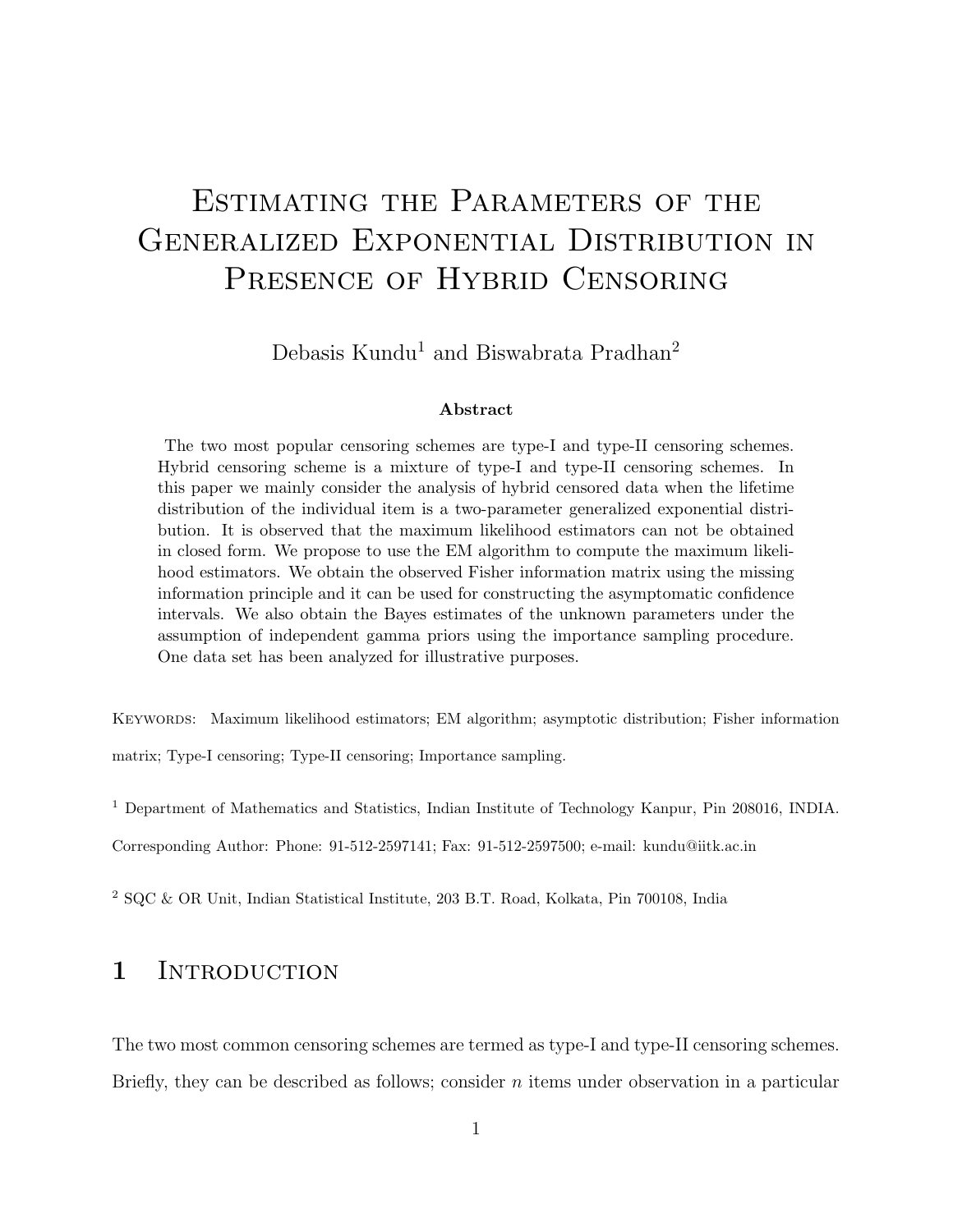experiment. In the conventional type-I censoring scheme, the experiment continues up to a pre-specified time T. On the other hand the conventional type-II censoring scheme requires the experiment to continue until a pre-specified number of failures  $R \leq n$  occur. A mixture of type-I and type-II censoring schemes is known as the hybrid censoring scheme and it can be described as follows. Suppose  $n$  identical units are put to test under the same environmental conditions and the lifetime of each unit is independent and identically distributed  $(i.i.d.)$ random variables. The test is terminated when a pre-chosen number  $R$ , out of  $n$  items have failed or a pre-determined time  $T$ , on test has been reached.

Therefore, under this censoring scheme we have one of the following two types of observations;

CASE I:  $\{y_{1:n} < \ldots < y_{R:n} < T\}$ CASE II:  $\{y_{1:n} < \ldots < y_{d:n} < T\}$ , if  $0 \le d < R$  and  $y_{d:n} < T < y_{d+1:n}$ , here  $y_{1:n} \leq y_{2:n} \leq \ldots$  denote the observed failure times of the experimental units. A schematic representation of the hybrid censoring scheme is provided in Figure 1.



Figure 1: A schematic diagram for the hybrid censoring scheme.

Epstein [8] first introduced the hybrid censoring and it has been used in reliability acceptance test in MIL-STD-781C [19]. Epstein [8] analyzed the data under the assumption of exponential lifetimes of the experimental units. Epstein [8] also proposed a two-sided confidence intervals of the mean lifetime without any formal proof. Some modifications of Epstein's proposition were suggested by Fairbanks *et al.* [9]. Chen and Bhattacharya [2]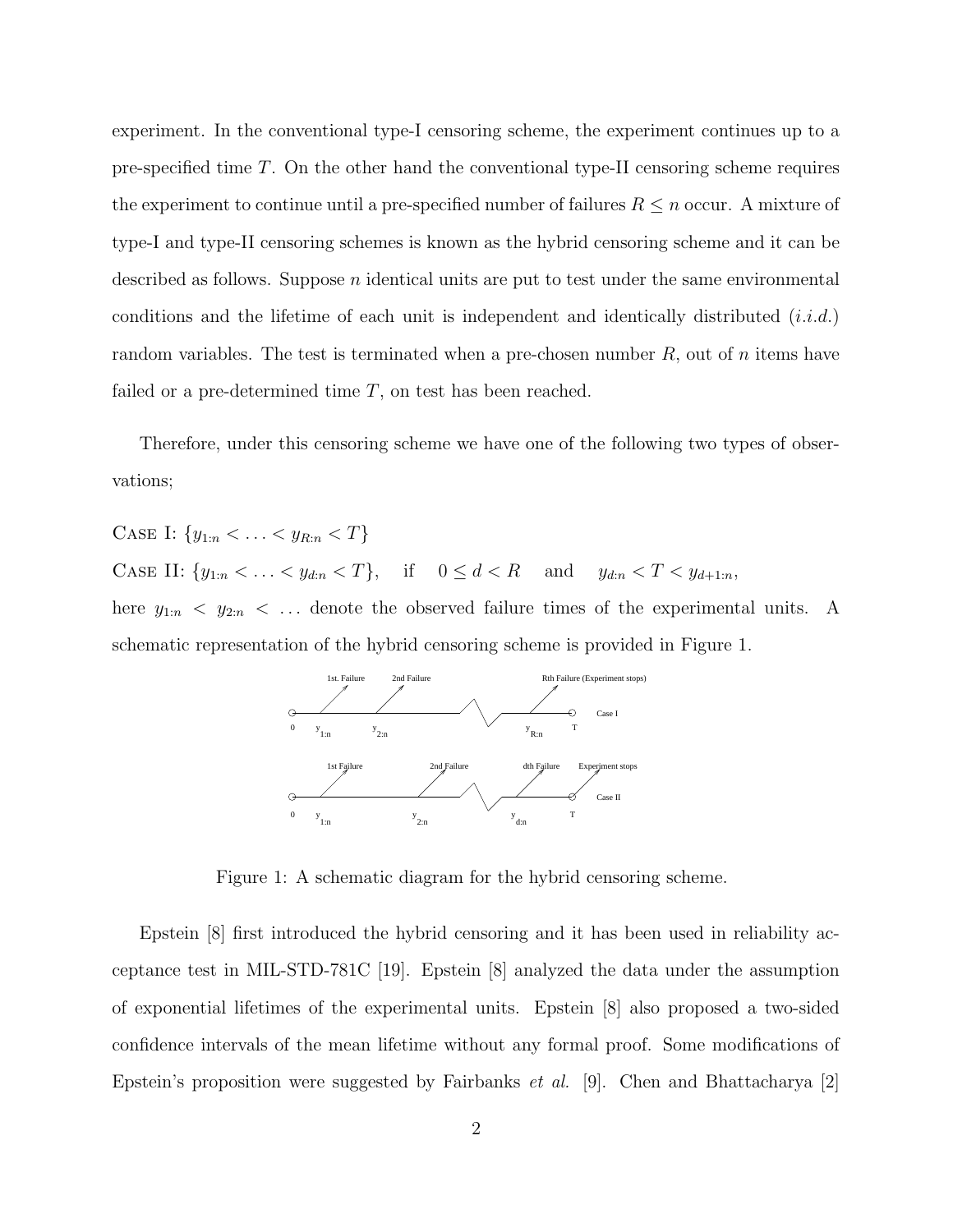provided the exact confidence interval of the exponential parameter based on the exact conditional maximum likelihood estimate (MLE) obtained by inverting the conditional moment generating function (MGF). Some simplifications of the the exact distribution have been suggested by Childs *et al.* [4]. Draper and Guttman [5] provided the Bayesian estimates and the highest posterior density (HPD) credible interval based on the gamma prior. Gupta and Kundu [10] compared different methods using Monte Carlo simulations. For some of the related references, the readers are referred to Ebrahimi [6, 7], Jeong, Park and Yum [14], Kundu [15], Banerjee and Kundu [1] and the references cited therein.

In this paper we consider the analysis of the hybrid censored lifetime data when the lifetime of each experimental unit follows a two-parameter generalized exponential (GE) distribution. The two-parameter GE was originally proposed by Gupta and Kundu [11] and it has received considerable attention in the recent years because of its flexibility and wide scale applicability. See for example, the review article by Gupta and Kundu [13] on recent development of the GE distribution. Two-parameter GE distribution with the shape parameter  $\alpha > 0$  and scale parameter  $\lambda > 0$  has the probability density function (PDF) for  $x > 0$  as;

$$
f_{GE}(x; \alpha, \lambda) = \alpha \lambda e^{-\lambda x} \left( 1 - e^{-\lambda x} \right)^{\alpha - 1}.
$$
 (1)

From now on a two-parameter GE distribution with the PDF (1) will be denoted by  $GE(\alpha, \lambda)$ and the corresponding CDF will be denoted by  $F_{GE}(x; \alpha, \lambda)$ .

The aim of this paper is two fold. First we consider the point and interval estimates of the unknown parameters based on the frequentist approach. It is observed that the MLEs of the unknown parameters can not be obtained in closed form. We propose to use the EM algorithm similarly as in Ng *et al.* [20], to compute the MLEs. Using the missing information principle we calculate the observed Fisher information matrix, which can be used for constructing the asymptotic confidence intervals of the unknown parameters. The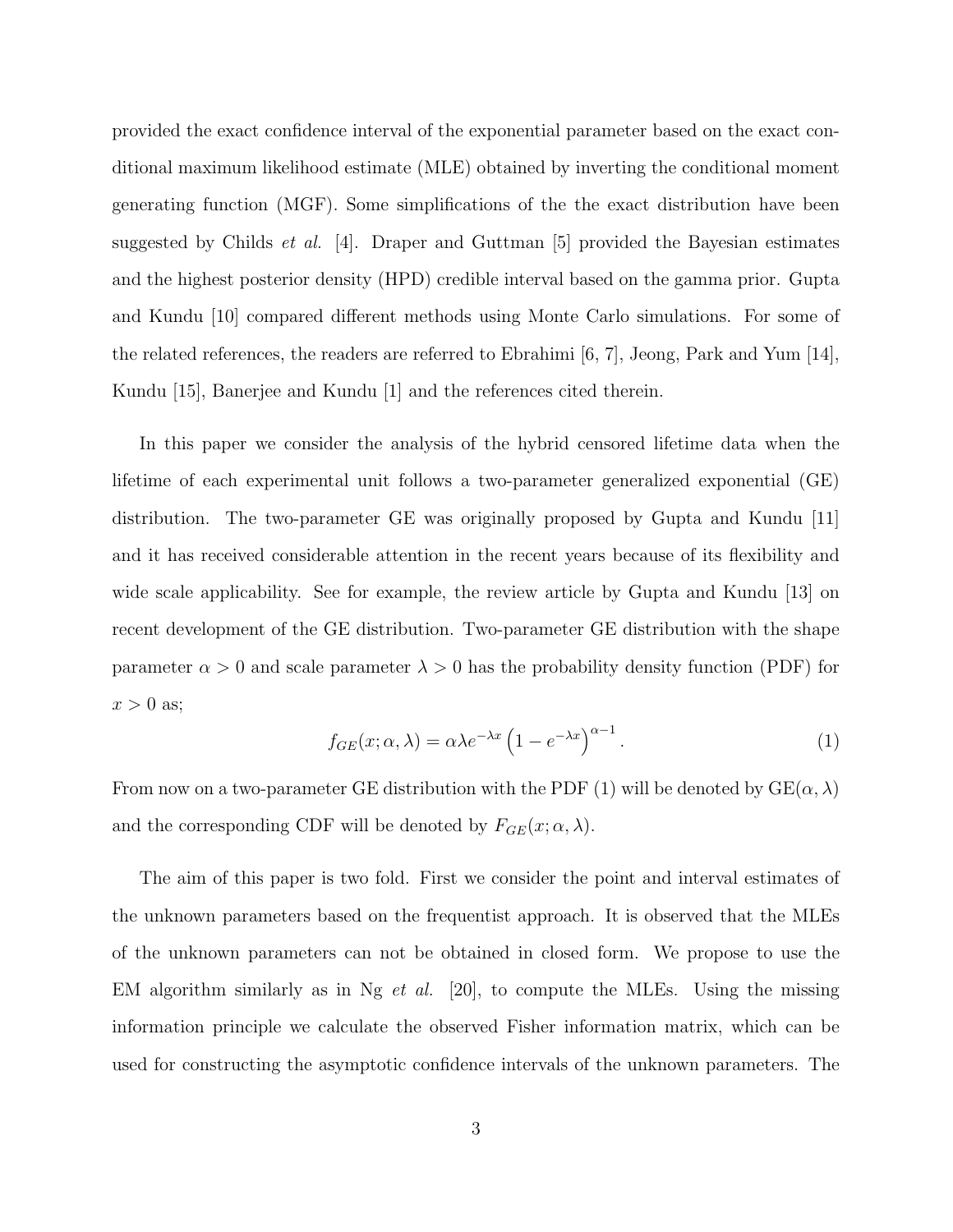second aim of this paper is to consider the Bayesian inference for the unknown parameters when the data are hybrid censored. The Bayes estimates can not be obtained in closed form. Using the importance sampling procedure we obtain the Bayes estimates and also the HPD credible intervals under the assumptions of independent gamma priors of both the shape and scale parameters. We have used one data set for illustrative purpose.

Rest of the paper is organized as follows. In section 2, we provide the EM algorithm. The Fisher information matrix is provided in section 3. Bayesian inferences are presented in section 4. Analysis of one data set and discussions appear in section 5.

#### 2 EM ALGORITHM

Based on the observed data, ignoring the additive constant, the log-likelihood function for Case I and Case II can be written as

$$
L(\alpha, \lambda|data) = d \ln \alpha + d \ln \lambda - \lambda \sum_{i=1}^{d} y_{i:n} + (\alpha - 1) \sum_{i=1}^{d} \ln \left( 1 - e^{-\lambda y_{i:n}} \right) + (n - d) \ln \left( 1 - \left( 1 - e^{-\lambda c} \right)^{\alpha} \right). \tag{2}
$$

Note that for Case I,  $d = R$  and  $c = y_{R:n}$ , and for Case II,  $0 \le d \le R-1$  and  $c = T$ . When  $d = 0$ ,  $L(\alpha, \lambda|data) = n \ln (1 - (1 - e^{-\lambda c})^{\alpha})$ , which can be made arbitrary small by choosing  $\lambda \to 0$ , for any fixed  $\alpha$ . It implies that the MLEs of  $\alpha$  and  $\lambda$  do not exist when  $d = 0$ . So for computing the MLEs, it is assumed that  $d > 0$ .

Note that the explicit solutions of the two normal equations can not be obtained. We propose to use the EM algorithm to compute the MLEs of the unknown parameters, treating it as a missing value problem. Let us denote the observed and the censored data by  $Y =$  $(Y_{1:n},\ldots,Y_{d:n})$  and  $Z=(Z_1,\ldots,Z_{n-d})$  respectively. Here for a given  $d, Z_1,\ldots,Z_{n-d}$  are not observable. The censored data vector  $Z$  can be thought of as missing data. The combination of  $W = (Y, Z)$  forms the complete data set. If we denote the log-likelihood function of the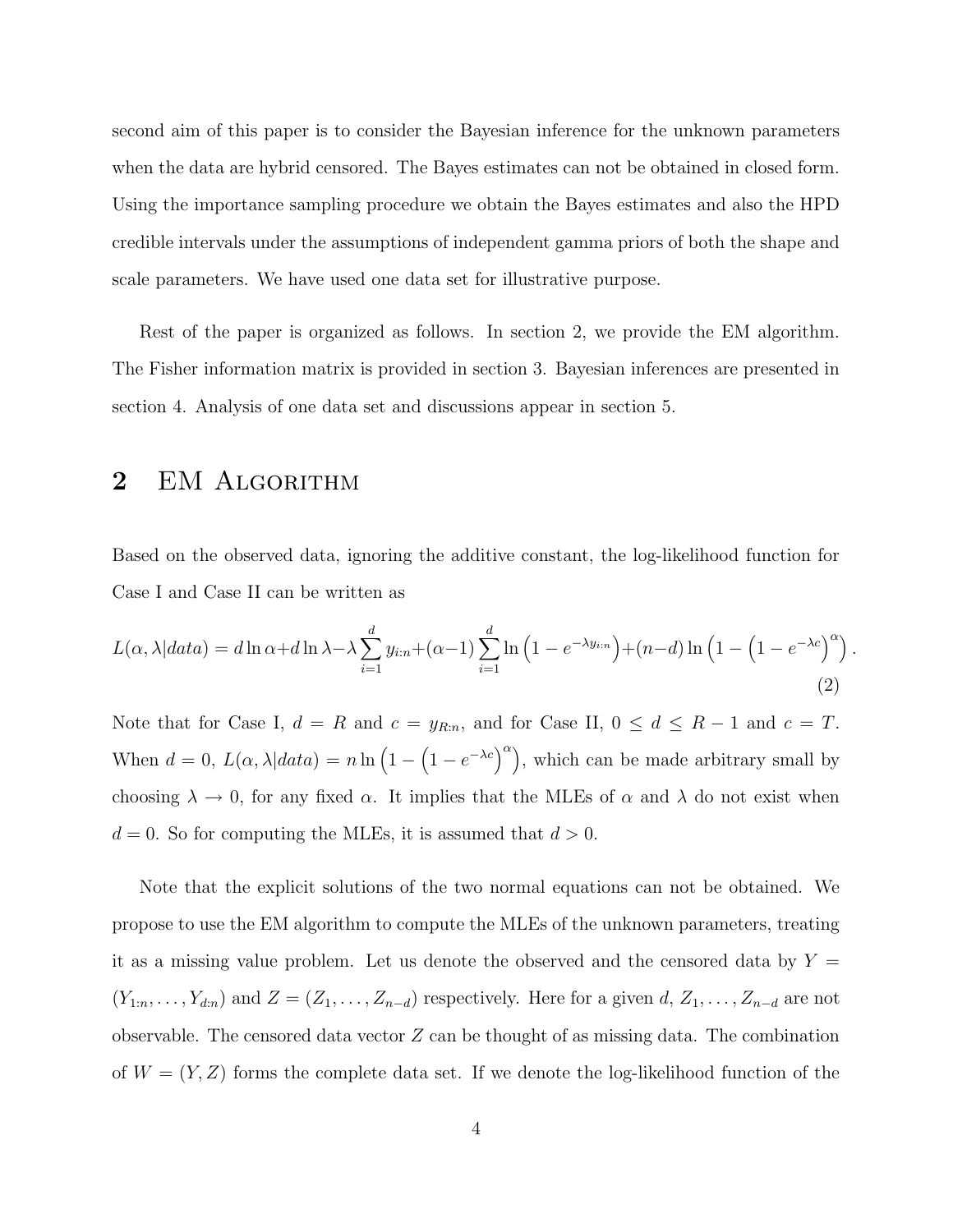uncensored data set by  $L_c(W; \alpha, \lambda)$  then ignoring the additive constant;

$$
L_c(W; \alpha, \lambda) = n \ln \alpha + n \ln \lambda - \lambda \left( \sum_{i=1}^d y_{i:n} + \sum_{i=1}^{n-d} z_i \right)
$$
  
 
$$
+ (\alpha - 1) \left( \sum_{i=1}^d \ln \left( 1 - e^{-\lambda y_{i:n}} \right) + \sum_{i=1}^{n-d} \ln \left( 1 - e^{-\lambda z_i} \right) \right).
$$
 (3)

For the 'E'-step of the EM algorithm, one needs to compute the pseudo log-likelihood function as  $L_s(\alpha, \lambda | data) = E(L_c(W; \alpha, \lambda) | Y)$ . Therefore,

$$
L_s(\alpha, \lambda|data) = n \ln \alpha + n \ln \lambda - \lambda \sum_{i=1}^d y_{i:n} + (\alpha - 1) \sum_{i=1}^d \ln \left( 1 - e^{-\lambda y_{i:n}} \right)
$$

$$
-\lambda \sum_{i=1}^{n-d} E(Z_i|Z_i > c) + (\alpha - 1) \sum_{i=1}^{n-d} E\left( \ln \left( 1 - e^{-\lambda Z_i} \right) | Z_i > c \right) \tag{4}
$$

For further development we need the following results. The proofs can be obtained similarly as in Ng  $et \ al.$  [20].

RESULT 1: Given  $Y_{1:n} = y_{1:n}, \ldots, Y_{R:n} = y_{R:n}$ , the conditional PDF of  $Z_j$ , for  $j = 1, \ldots, n-R$ is

$$
f_{Z|Y}(z_j|Y_{1:n}=y_{1:n},\ldots,Y_{R:n}=y_{R:n})=\frac{f_{GE}(z_j;\alpha,\lambda)}{1-F_{GE}(y_{R:n};\alpha,\lambda)};\quad z_j>y_{R:n}
$$
(5)

and  $Z_j$  and  $Z_k$  for  $j \neq k$  are conditionally independent.

RESULT 2: Given d and  $Y_{1:n} = y_{1:n}, \ldots, Y_{d:n} = y_{d:n} < T$ , the conditional PDF of  $Z_j$ , for  $j = 1, \ldots, n - d$  is

$$
f_{Z|Y}(z_j|Y_{1:n} = y_{1:n}, \dots, Y_{d:n} = y_{d:n} < T) = \frac{f_{GE}(z_j; \alpha, \lambda)}{1 - F_{GE}(T; \alpha, \lambda)}; \quad z_j > T \tag{6}
$$

and  $Z_j$  and  $Z_k$  for  $j \neq k$  are conditionally independent.

Note that we can write;

$$
A(c, \alpha, \lambda) = E(Z_j | Z_j > c) = \frac{\alpha \lambda}{1 - F_{GE}(c; \alpha, \lambda)} \times \int_c^{\infty} x e^{-\lambda x} (1 - e^{-\lambda x})^{\alpha - 1} dx
$$
  

$$
= -\frac{\alpha}{\lambda (1 - F_{GE}(c; \alpha, \lambda))} u(\lambda c, \alpha), \tag{7}
$$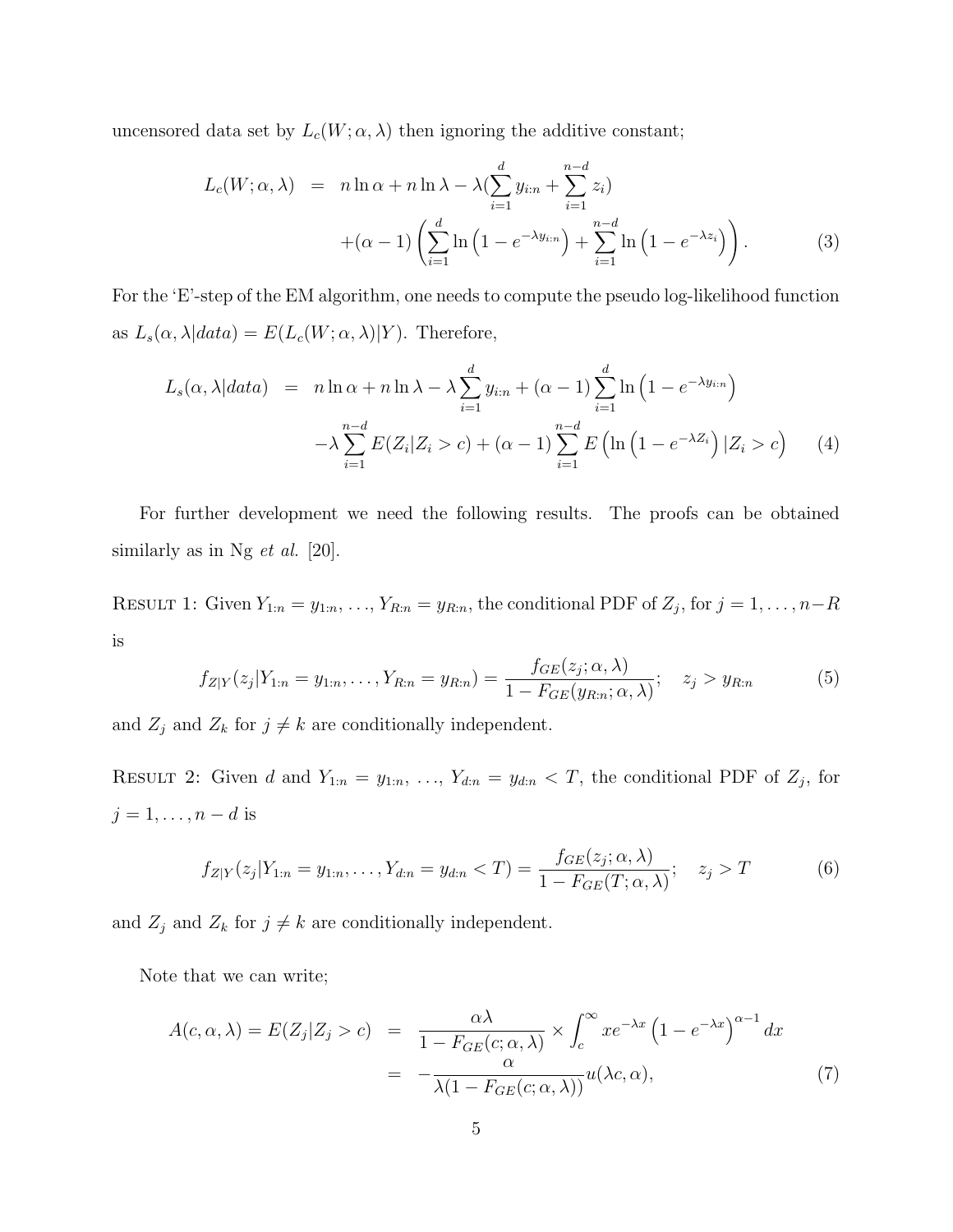where

$$
u(a,\alpha) = \int_0^{e^{-a}} (1-z)^{\alpha-1} \ln z dz.
$$

$$
B(c, \alpha, \lambda) = E(\ln(1 - e^{-\lambda Z_j}) | Z_j > c)
$$
  
= 
$$
\frac{\alpha \lambda}{1 - F(c; \alpha, \lambda)} \times \int_c^{\infty} e^{-\lambda x} (1 - e^{-\lambda x})^{\alpha - 1} \ln(1 - e^{-\lambda x})^{\alpha - 1} dx
$$
  
= 
$$
\frac{1}{\alpha(1 - F(c; \alpha, \lambda))} \int_{(1 - e^{-c\lambda})}^{1} \ln y dy
$$
  
= 
$$
\frac{1}{\alpha(1 - F(c; \alpha, \lambda))} [(1 - e^{-c\lambda})^{\alpha} (1 - \alpha \ln(1 - e^{-c\lambda})) - 1].
$$
 (8)

Now the 'M'-step involves the maximization of the pseudo log-likelihood function (4) . Therefore, if at the k-th stage the estimate of  $(\alpha, \lambda)$  is  $(\alpha^{(k)}, \lambda^{(k)})$ , then  $(\alpha^{(k+1)}, \lambda^{(k+1)})$  can be obtained by maximizing

$$
g(\alpha, \lambda) = n \ln \alpha + n \ln \lambda - \lambda \sum_{i=1}^{d} y_{i:n} + (\alpha - 1) \sum_{i=1}^{d} \ln(1 - e^{-\lambda y_{i:n}})
$$

$$
-\lambda (n - d) A(c, \alpha^{(k)}, \lambda^{(k)}) + (\alpha - 1)(n - d) B(c, \alpha^{(k)}, \lambda^{(k)}).
$$
(9)

The maximization of (9) can be performed by using similar technique as of Gupta and Kundu [12]. First find  $\lambda^{(k+1)}$  by solving a fixed point type equation as

$$
h(\lambda) = \lambda. \tag{10}
$$

The function  $h(\lambda)$  is defined as follows;

$$
h(\lambda) = \left[\frac{1}{n}\sum_{i=1}^d y_{i:n} + \frac{n-d}{n}A - \frac{1}{n}(\widehat{\alpha}(\lambda) - 1)\sum_{i=1}^d \frac{y_{i:n}e^{-\lambda y_{i:n}}}{1 - e^{-\lambda y_{i:n}}}\right]^{-1},
$$

where

$$
A = A(c, \alpha^{(k)}, \lambda^{(k)}), B = B(c, \alpha^{(k)}, \lambda^{(k)}), \text{ and } \hat{\alpha}(\lambda) = -\frac{n}{\sum_{i=1}^{d} \ln(1 - e^{-\lambda y_{i:n}}) + (n - d)B}.
$$

Once  $\lambda^{(k+1)}$  is obtained,  $\alpha^{(k+1)}$  is obtained as  $\alpha^{(k+1)} = \hat{\alpha}(\lambda^{(k+1)})$ .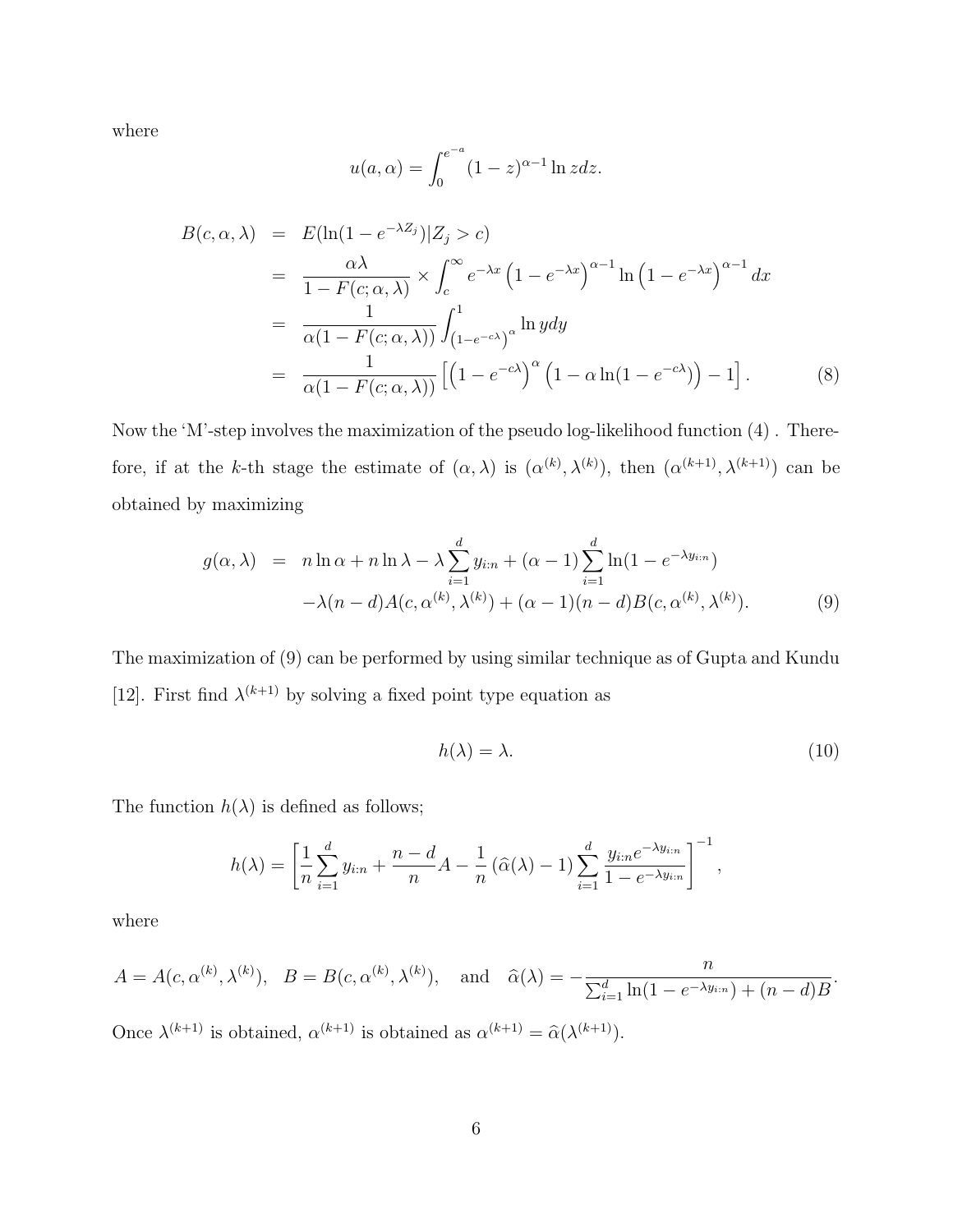#### 3 Fisher Information Matrices

In this section we present the observed Fisher information matrix obtained using the missing value principles of Louis [18]. The observed Fisher information matrix can be used to construct the asymptotic confidence intervals. The idea of missing information principle is as follows;

$$
Observed information = Complete information - Mississippi information.
$$
 (11)

Let us use the following notation;  $\theta = (\alpha, \lambda), Y =$  the observed vector,  $W =$  the complete data,  $I_W(\theta)$  = the complete information,  $I_Y(\theta)$  = the observed information,  $I_{W|Y}$  = the missing information. Then (11) can be expressed as

$$
I_Y(\theta) = I_W(\theta) - I_{W|Y}(\theta). \tag{12}
$$

The complete information  $I_W(\theta)$  is given by

$$
I_W(\theta) = -E\left[\frac{\partial^2 L_c(W; \theta)}{\partial \theta^2}\right].
$$

The Fisher information matrix of the censored observations can be written as

$$
I_{W|Y}(\theta) = -(n-d) E_{Z|Y} \left[ \frac{\partial^2 \ln f_Z(z|Y,\theta)}{\partial \theta^2} \right].
$$

So we obtain the observed information as

$$
I_Y(\theta) = I_W(\theta) - I_{W|Y}(\theta),
$$

and naturally, the asymptotic variance covariance matrix of  $\hat{\theta}$  can be obtained by inverting  $I_Y(\theta)$ .

Note that  $I_W(\theta)$  and  $I_{W|Y}(\theta)$  are both of the order  $2 \times 2$ . We present all the elements of both the matrices. The elements of the matrix  $I_W(\theta)$  for complete data set are already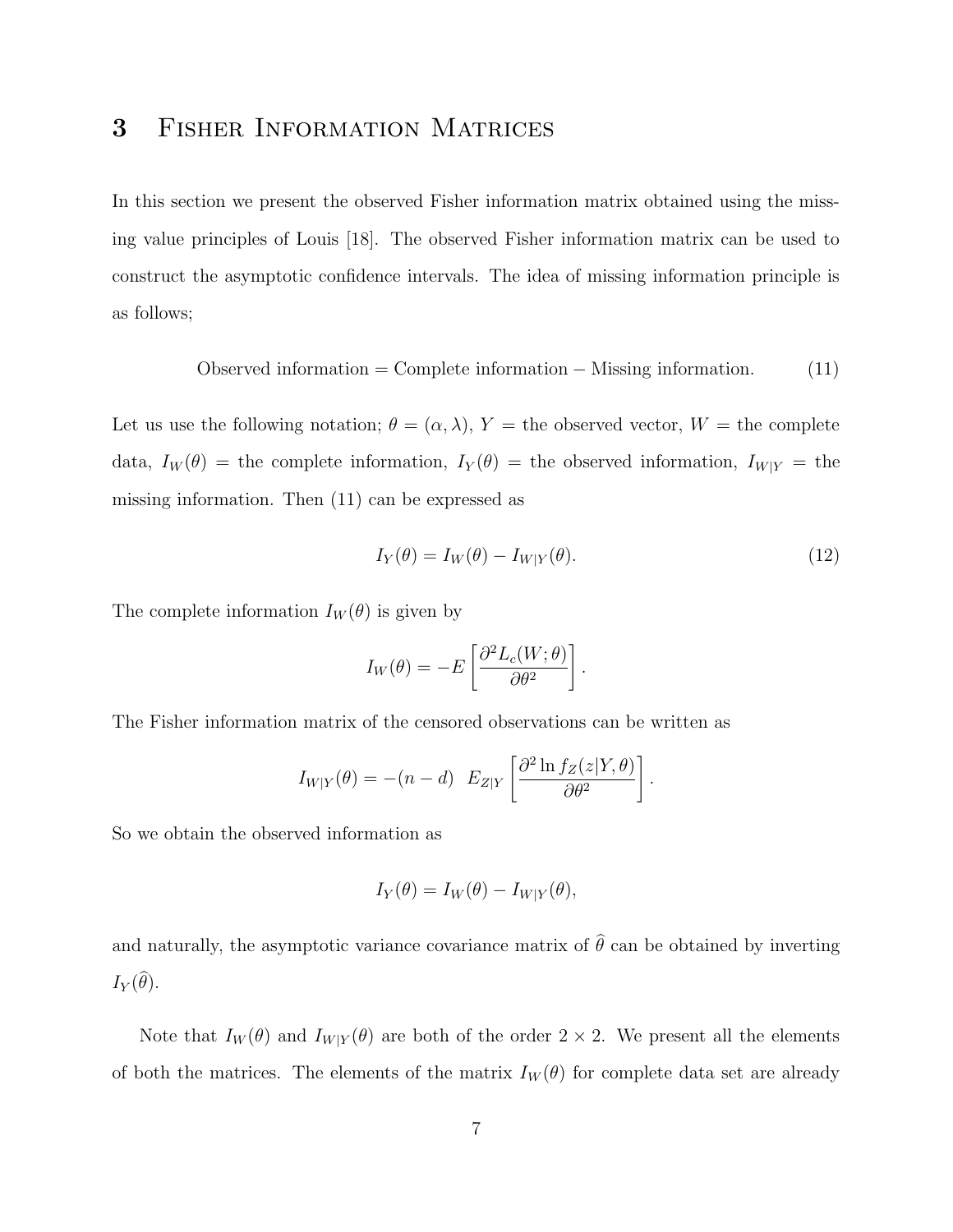available in Gupta and Kundu [12]. We report it here for completeness purpose. If the  $(i, j)$ -th element of the matrix  $I_W(\theta)$  is denoted by  $a_{ij}(\alpha, \lambda)$ , they they are as follows;

$$
a_{11} = \frac{n}{\alpha^2}.
$$
  
\n
$$
a_{22} = \frac{n}{\lambda^2} + \frac{n\alpha(\alpha - 1)}{\lambda^2} \int_0^\infty x^2 e^{-2x} (1 - e^{-x})^{\alpha - 3} dx.
$$
  
\n
$$
a_{12} = a_{21} = -\frac{n\alpha}{\lambda} \int_0^\infty x e^{-2x} (1 - e^{-x})^{\alpha - 2} dx.
$$

Now we present  $I_{W|Y}(\theta).$  If

$$
I_{W|Y}(\theta) = (n-d) \begin{bmatrix} b_{11}(c; \alpha, \lambda) & b_{12}(c; \alpha, \lambda) \\ b_{21}(c; \alpha, \lambda) & b_{22}(c; \alpha, \lambda) \end{bmatrix},
$$

then

$$
b_{11}(c; \alpha, \lambda) = \frac{1}{\alpha^2} - \left[\ln(1 - e^{-\lambda c})\right]^2 \frac{\left(1 - e^{-\lambda c}\right)^{\alpha}}{\left(1 - (1 - e^{-\lambda c})^{\alpha}\right)^2},
$$
  
\n
$$
b_{22}(c; \alpha, \lambda) = \frac{1}{\lambda^2} + (\alpha - 1)h_1(c; \alpha, \lambda) - \frac{\alpha c^2 e^{-\lambda c} \left(1 - e^{-c\lambda}\right)^{\alpha - 2} \left(\alpha e^{-c\lambda} - 1 + (1 - e^{-c\lambda})^{\alpha}\right)}{\left(1 - (1 - e^{-c\lambda})^{\alpha}\right)^2},
$$
  
\n
$$
b_{12}(c; \alpha, \lambda) = -h_2(c; \alpha, \lambda) + \frac{ce^{-c\lambda} \left(1 - e^{-c\lambda}\right)^{\alpha - 1} \left(1 + \alpha \ln(1 - e^{-c\lambda}) - (1 - e^{-c\lambda})^{\alpha}\right)}{\left(1 - (1 - e^{-c\lambda})^{\alpha}\right)^2}
$$
  
\n
$$
= b_{21}(c; \alpha, \lambda),
$$

where

$$
h_1(c; \alpha, \lambda) = \frac{1}{\lambda^2 (1 - (1 - e^{-c\lambda})^{\alpha})} \times \int_{(1 - e^{-c\lambda})^{\alpha}}^1 (\ln(1 - u^{1/\alpha}))^2 (1 - u^{1/\alpha}) u^{-2/\alpha} du,
$$
  

$$
h_2(c; \alpha, \lambda) = \frac{1}{\lambda (1 - (1 - e^{-c\lambda})^{\alpha})} \times \int_{(1 - e^{-c\lambda})^{\alpha}}^1 (-\ln(1 - u^{1/\alpha})) (1 - u^{1/\alpha}) u^{-1/\alpha} du.
$$

## 4 Bayes Estimates

In this section we consider the Bayes estimates of the unknown parameters. Unfortunately, when both the parameters are unknown then there does not exist any natural conjugate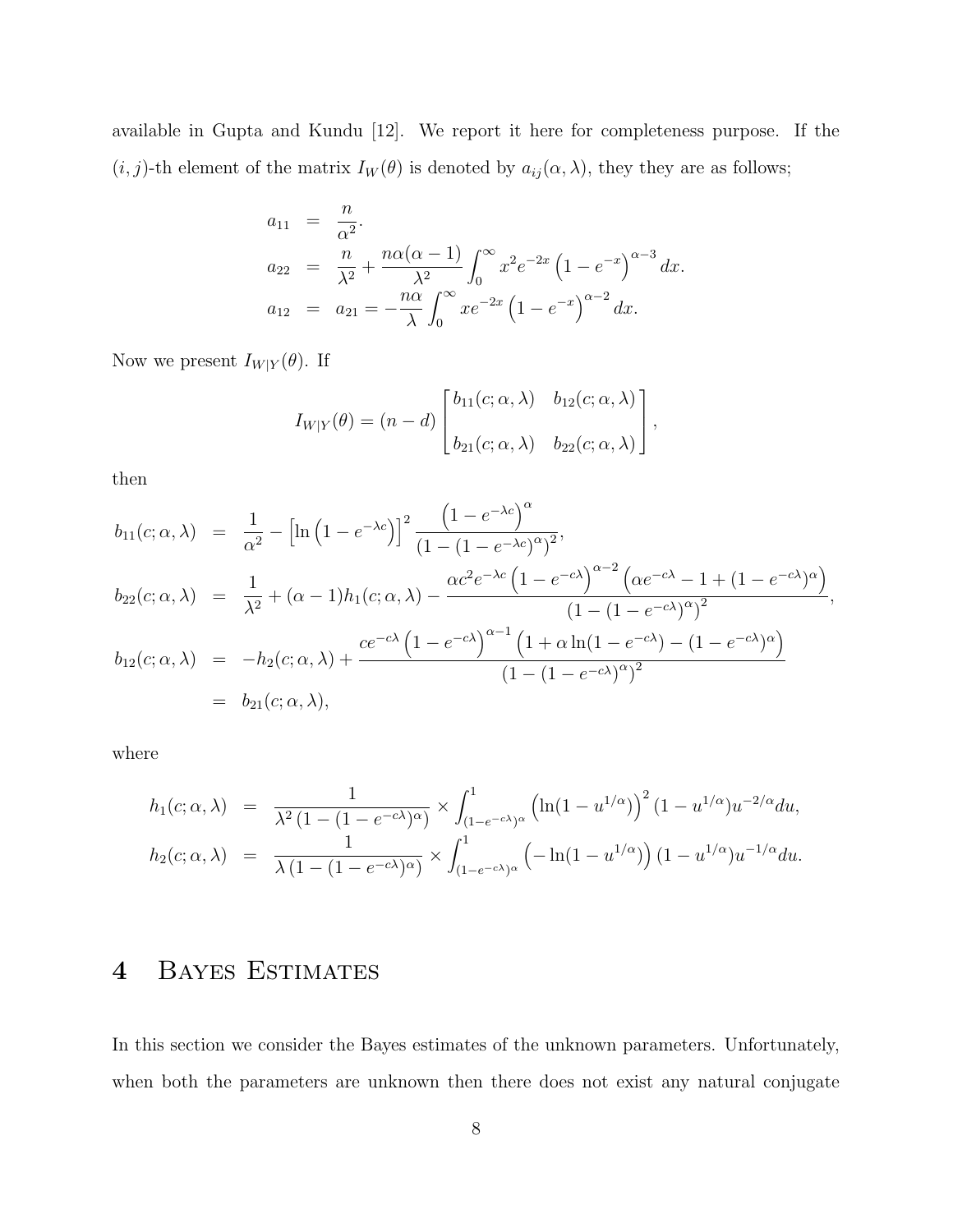priors. In this paper similarly as in Raqab and Madi [21] or Kundu and Gupta [16], it is assumed that  $\alpha$  and  $\lambda$  have the following independent gamma priors;

$$
\pi_1(\alpha) \propto \alpha^{a_1 - 1} e^{-b_1 \alpha}, \qquad \alpha > 0,
$$
\n(13)

$$
\pi_2(\lambda) \propto \lambda^{a_2 - 1} e^{-b_2 \lambda}, \quad \lambda > 0.
$$
\n(14)

Here all the hyper parameters  $a_1, b_1, a_2, b_2$  are assumed to be known and non-negative.

Based on the observed sample  $\{y_{1:n}, \ldots, y_{dn}\}$ , from the hybrid censoring scheme the likelihood function becomes;

$$
l(data|\alpha,\lambda) \propto \alpha^d \lambda^d e^{-\lambda \sum_{i=1}^d y_{i:n}} e^{(\alpha-1) \sum_{i=1}^d \ln(1 - e^{-\lambda y_{i:n}})} e^{(n-d)\ln(1 - (1 - e^{-\lambda c})^{\alpha})}.
$$
 (15)

The joint posterior density function of  $\alpha$  and  $\lambda$  can be written as

$$
\pi(\alpha, \lambda|data) = \frac{l(data|\alpha, \lambda)\pi_1(\alpha)\pi_2(\lambda)}{\int_0^\infty \int_0^\infty l(data|\alpha, \lambda)\pi_1(\alpha)\pi_2(\lambda)d\alpha d\lambda}.
$$
  

$$
\propto \alpha^{a_1+d-1}e^{-\alpha(b_1-\sum_{i=1}^d \ln(1-e^{-\lambda y_{i:n}}))} \lambda^{a_2+d-1}e^{-\lambda(b_2+\sum_{i=1}^d y_{i:n})} \times
$$
  

$$
e^{-\sum_{i=1}^d \ln(1-e^{-\lambda y_{i:n}})+(n-d)\ln(1-(1-e^{-\lambda c})^{\alpha})}
$$
\n(16)

Therefore, the Bayes estimate of any function of  $\alpha$  and  $\lambda$ , say  $\theta(\alpha, \lambda)$  under the squared error loss function is;

$$
\widehat{\theta}_B = E_{\alpha,\lambda|data}(\theta(\alpha,\lambda)) = \frac{\int_0^\infty \int_0^\infty \theta(\alpha,\lambda) l(data|\alpha,\lambda) \pi_1(\alpha) \pi_2(\lambda) d\alpha d\lambda}{\int_0^\infty \int_0^\infty l(data|\alpha,\lambda) \pi_1(\alpha) \pi_2(\lambda) d\alpha d\lambda}.
$$
(17)

It is not possible to compute (17) analytically in this case. We will provide a simple importance sampling procedure to compute the point estimate of any function of  $\alpha$  and  $\lambda$ , similarly as in Raqab and Madi [21]. Using the idea of Chen and Shao [3] we obtain its HPD credible interval also.

Note that the joint posterior density function of  $\alpha$  and  $\lambda$  (16) can be written as

$$
\pi(\alpha, \lambda | data) \propto g_{\lambda}(a_2^*, b_2^*) \times g_{\alpha | \lambda}(a_1^*, b_1^*) \times g_3(\alpha, \lambda), \tag{18}
$$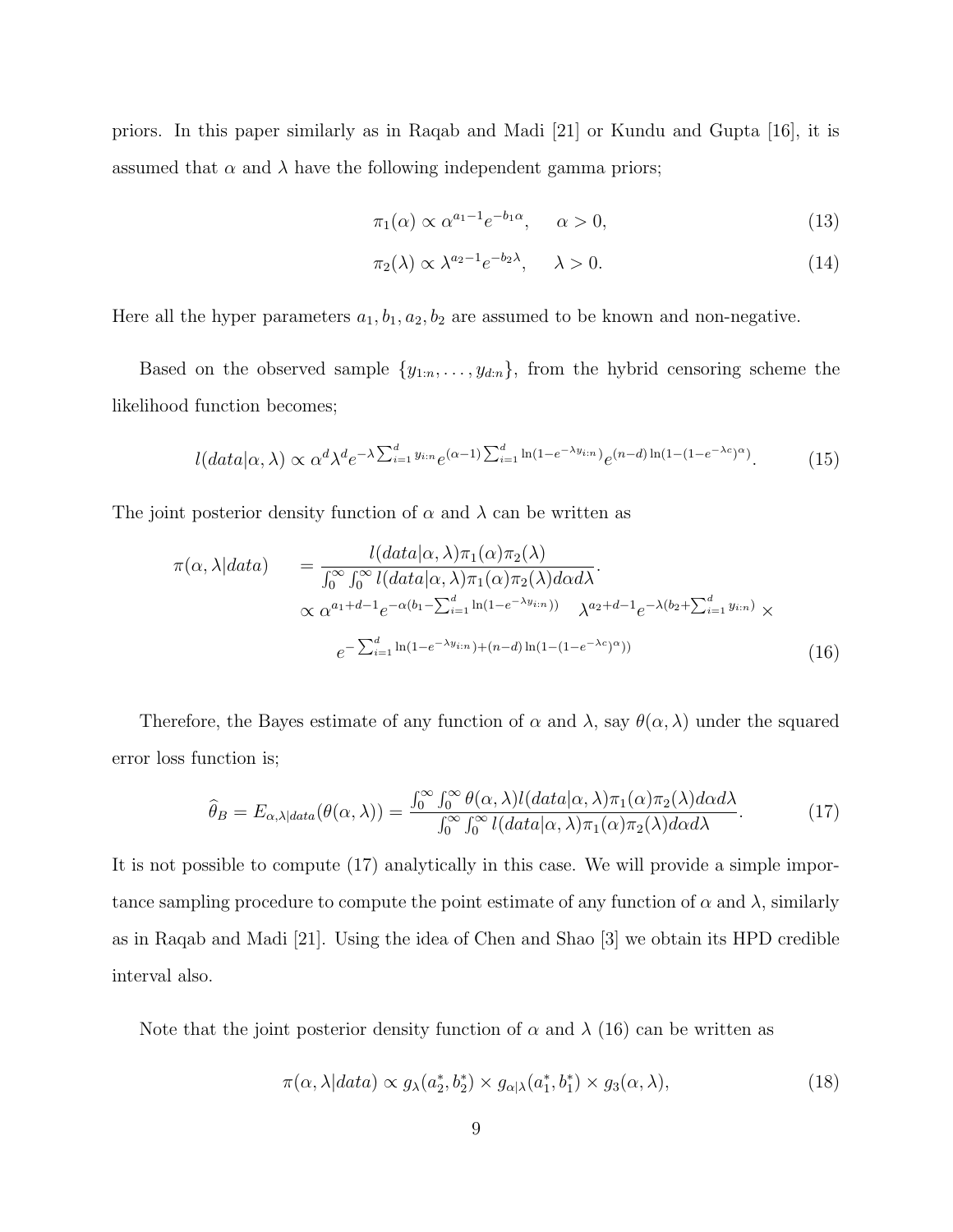where  $g_{\alpha|\lambda}(a_1^*, b_1^*)$  is a gamma density function with the shape and scale parameter as  $a_1^* =$  $a_1 + d$  and  $b_1^* = b_1 - \sum_{i=1}^d \ln(1 - e^{-\lambda y_{i:n}})$  respectively. Similarly,  $g_\lambda(a_2^*, b_2^*)$  is a gamma density function with the shape and scale parameter as  $a_2^* = a_2 + d$  and  $b_2^* = b_2 + \sum_{i=1}^d y_{i:n}$ respectively. Moreover,

$$
g_3(\alpha, \lambda) = \frac{1}{\left(b_1 - \sum_{i=1}^d \ln(1 - e^{-\lambda y_{i:n}})\right)^{a_1 + d}} e^{(n-d)\ln(1 - (1 - e^{-\lambda c})^{\alpha}) - \sum_{i=1}^d \ln(1 - e^{-\lambda y_{i:n}})},
$$

is a function of  $\alpha$  and  $\lambda$ . The PDF of a gamma density function with the shape and scale parameters as a and b respectively is

$$
f(x;a,b) = \frac{b^a}{\Gamma(a)} x^{a-1} e^{-bx}; \quad x > 0,
$$
\n(19)

and it will be denoted by  $qamma(a, b)$ .

Similarly as in Raqab and Madi [21], it is quite easy to obtain a simulation consistent estimator of  $\widehat{\theta}_B$  using the importance sampling scheme as follows;

- Step 1: Generate  $\lambda_1$  from  $g_{\lambda}(a_2^*, b_2^*) \sim gamma(a_2 + d, b_2 + \sum^d$  $i=1$  $y_{i:n})$
- Step 2: Generate  $\alpha_1$  from  $g_{\alpha|\lambda}(a_1^*,b_1^*) \sim gamma(a_1+d, b_1-\sum_{i=1}^d a_i)$  $i=1$  $\ln(1 - e^{-\lambda_1 y_{i:n}})$
- Step 3: Repeat Step 1 and Step 2, N times and obtain  $(\alpha_1, \lambda_1), \ldots, (\alpha_N, \lambda_N)$ .
- Step 4: The Bayes estimate of  $\theta$  under squared error loss function can be approximated

$$
\widehat{\theta}_B \approx \frac{\frac{1}{N} \sum_{i=1}^N \theta(\alpha_i, \lambda_i) g_3(\alpha_i, \lambda_i)}{\frac{1}{N} \sum_{i=1}^N g_3(\alpha_i, \lambda_i)}.
$$

Now we obtain the credible interval of  $\theta$ . Let us denote  $\pi(\theta|data)$  and  $\Pi(\theta|data)$  as the posterior density function and posterior distribution function of  $\theta$  respectively. Also let  $\theta^{(\beta)}$ be the  $\beta$ -th quantile of  $\theta$ , *i.e.* 

$$
\theta^{(\beta)} = \inf \{ \theta : \Pi(\theta | data) \ge \beta \},\
$$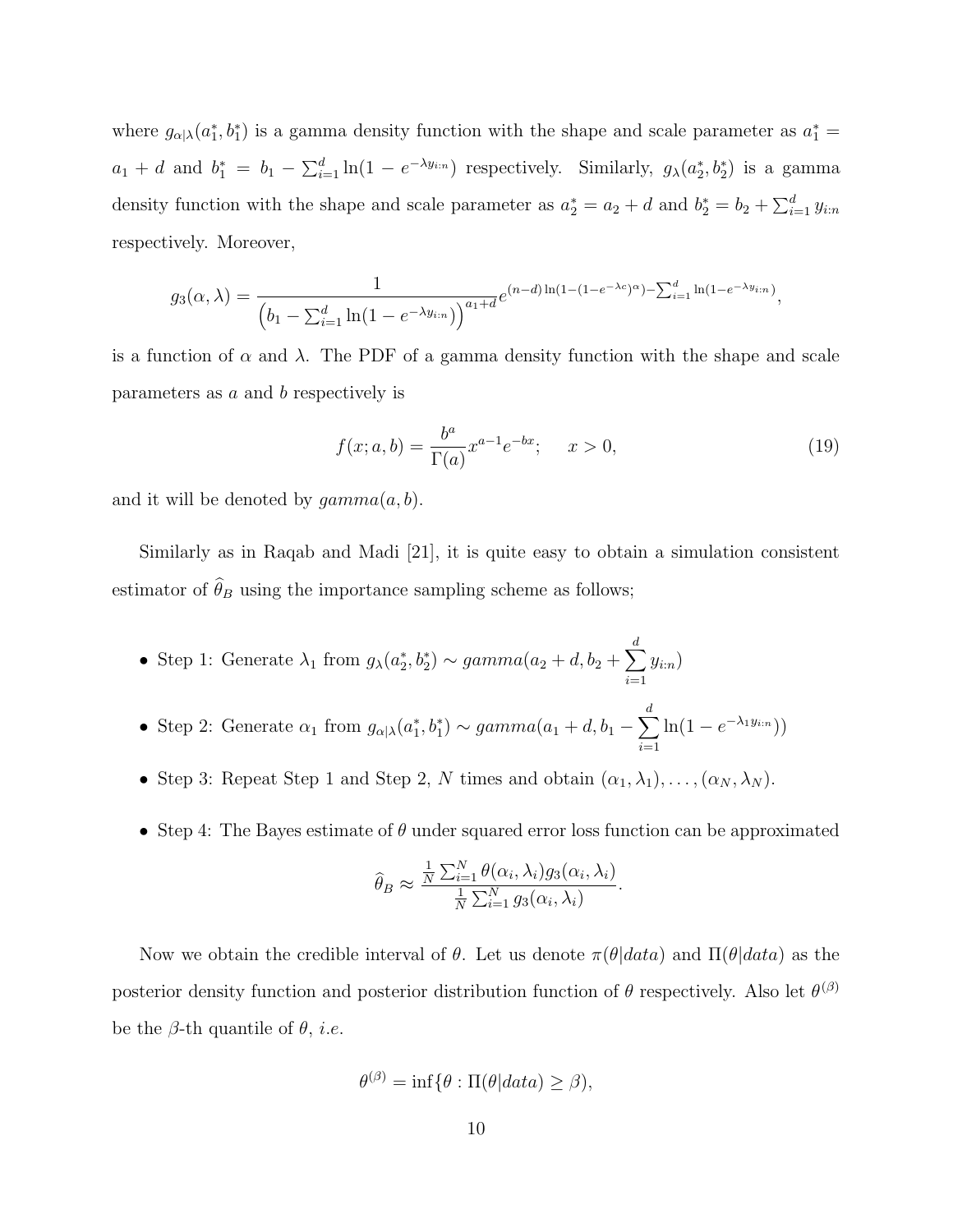where  $0 < \beta < 1$ . Observe that for a given  $\theta^*$ ,

$$
\Pi(\theta^*|data) = E\left(1_{\theta \leq \theta^*}|data\right),\,
$$

where  $1_{\theta \leq \theta^*}$  is the indicator function. Then a simulation consistent estimator of  $\Pi(\theta^*|data)$ can be obtained as

$$
\Pi(\theta^*|data) = \frac{\frac{1}{N} \sum_{i=1}^{N} 1_{\theta \le \theta^*} g_3(\alpha_i, \lambda_i)}{\frac{1}{N} \sum_{i=1}^{N} g_3(\alpha_i, \lambda_i)}.
$$
\n(20)

Let  $\{\theta_{(i)}\}$  be the ordered value of  $\{\theta_i\}$ , and denote

$$
w_i = \frac{g_3(\alpha_{(i)}, \lambda_{(i)})}{\sum_{i=1}^N g_3(\alpha_{(i)}, \lambda_{(i)})}
$$

for  $i = 1 \ldots, N$ . Then we have

$$
\Pi(\theta^*|data) = \begin{cases}\n0 & \text{if } \theta^* < \theta_{(1)} \\
\sum_{j=1}^i w_j & \text{if } \theta_{(i)} \le \theta^* < \theta_{(i+1)} \\
1 & \text{if } \theta^* \ge \theta_{(n)}\n\end{cases}
$$
\n(21)

Therefore,  $\theta^{(\beta)}$  can be approximated by

$$
\widehat{\theta}^{(\beta)} = \begin{cases} \theta_{(1)} & \text{if } \beta = 0\\ \theta_{(i)} & \text{if } \sum_{j=1}^{i-1} w_j < \beta \le \sum_{j=1}^i w_j. \end{cases} \tag{22}
$$

To obtain a 100(1-β)% HPD credible interval for  $\theta$ , let  $R_j = \left(\widehat{\theta}^{(\frac{j}{N})}, \widehat{\theta}^{(\frac{j+(1-\beta)N}{N})}\right)$  for  $j = 1, \ldots, [\beta N]$ , here [a] denotes the largest integer less than or equal to a. Then choose  $R_{j^*}$ among all the  $R_j$ 's such that it has the smallest width.

### 5 Data Analysis and Discussions

In this section we perform the following data analysis for illustrative purpose. The data set is from Lawless [17] ( page 228). The data given here arose in tests on endurance of deep groove ball bearings. The data are the numbers of million revolution before failure for each of the 23 ball bearings in the life test and they are: 17.88, 28.92, 33.00, 41.52,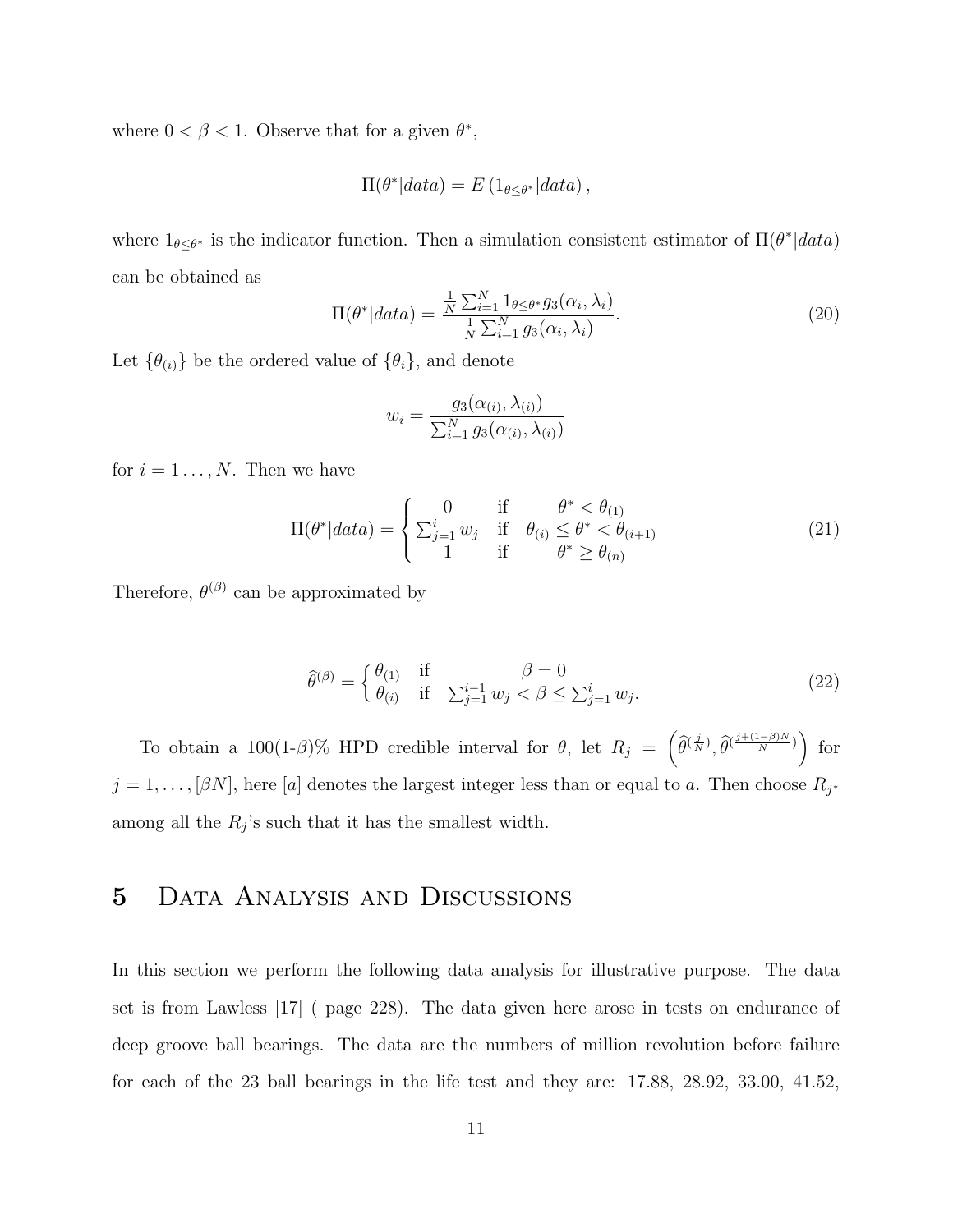42.12, 45.60, 48.80, 51.84, 51.96, 54.12, 55.56, 67.80, 68.64, 68.64, 68.88, 84.12, 93.12, 98.64, 105.12, 105.84, 127.92, 128.04 and 173.40. It has been analyzed by several authors. It has been observed by Gupta and Kundu [12] that the two-parameter GE distribution can be used quite effectively to analyze this data set.

We have created two artificially hybrid censored data sets from the above uncensored data set, using the following censoring schemes: Scheme 1:  $R = 20, T = 100$  and Scheme 2:  $R =$  $15, T = 75$ . In both the cases we have estimated the unknown parameters using the MLEs and the Bayes estimates. For computing the MLEs we have used the EM algorithm as described in Section 2 and also computed the 95% confidence intervals using the observed Fisher information matrix as provided in Section 3. For computing the Bayes estimates we have mainly considered the squared error loss function in both the cases. For comparison purposes (with the MLEs), we have mainly assumed the non-informative priors *i.e.*  $a_1 = b_1 = a_2 = b_2$  $= 0.0$ . The Bayes estimates in all the cases are obtained by using importance samples of size  $N = 10,000$ .

For Scheme 1, the MLEs of  $\alpha$  and  $\lambda$  are 4.9892 and 0.0311 respectively. The corresponding 95% confidence intervals are (2.4767, 7.5018) and (0.0159, 0.0461) respectively. Similarly, the Bayes estimates of  $\alpha$  and  $\lambda$  are 4.2083 and 0.0281 respectively and the corresponding 95% HPD credible intervals are (2.1642, 7.1195) and (0.0185, 0.0390). Interestingly, in both the cases the asymptotic confidence intervals are slightly larger than the HPD credible intervals obtained by using the non-informative priors. Although it appears that the MLEs and Bayes estimates are quite different but if we consider the corresponding estimated distribution functions they match quite well, see Figure 2.

For Scheme 2, the MLEs of  $\alpha$  and  $\lambda$  are 7.1503 and 0.0393, the corresponding Bayes estimates are 5.3981 and 0.0330 respectively. The 95% asymptotic confidence intervals and credible intervals for  $\alpha$  and  $\lambda$  are (3.6674, 10.6332), (0.0214, 0.0571) and (2.6403, 8.4319),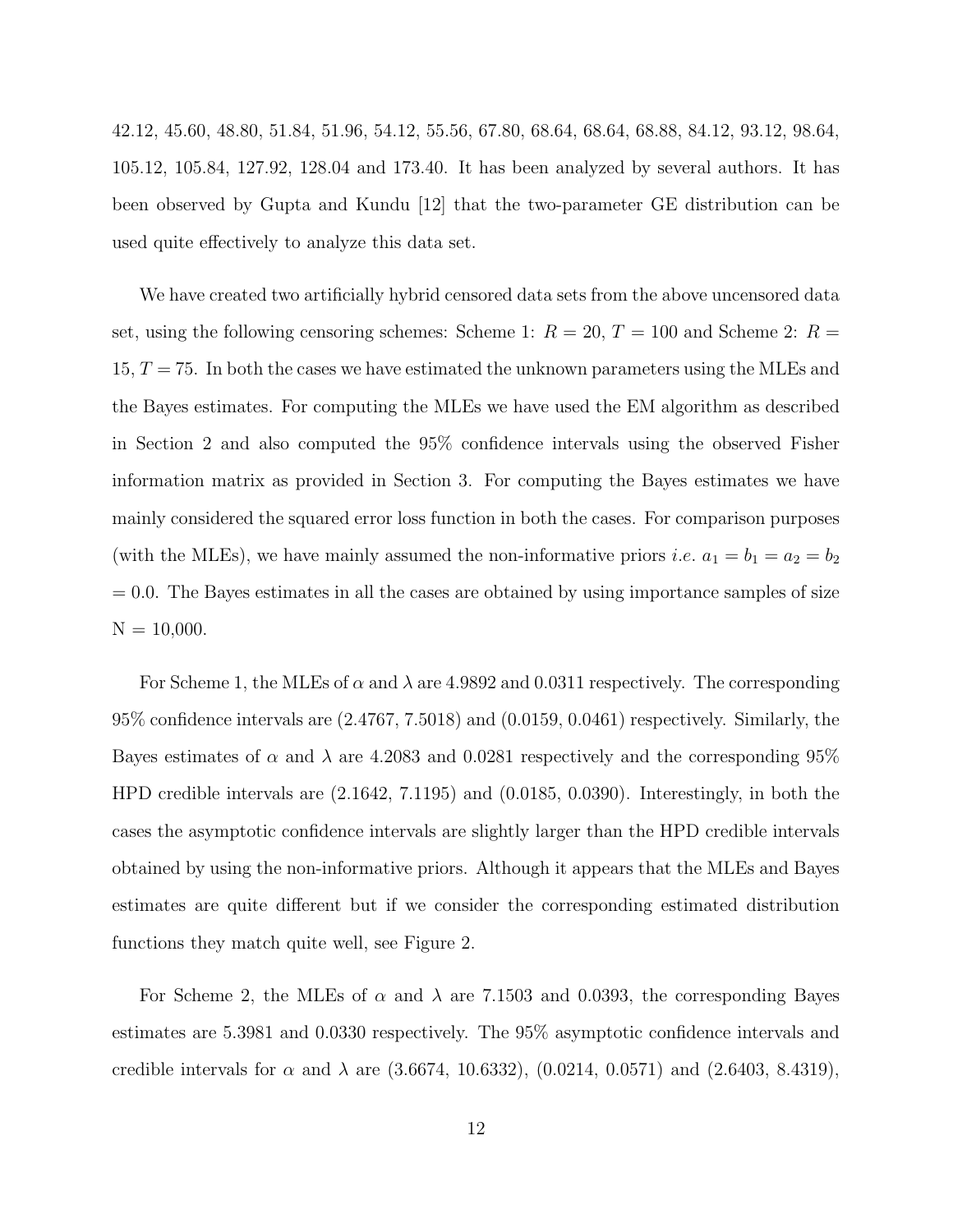

Figure 2: The fitted distribution functions based on MLEs and Bayes estimators for Scheme 1.

(0.0219, 0.0458) respectively. We have plotted the fitted distribution functions based on MLEs and Bayes estimators. It is clear from the picture that the distance between the two distribution functions is more for Scheme 2 than Scheme 1. Although the MLEs and Bayes estimates under the assumption of non-informative priors are close to each other when the censoring is small, but when the censoring proportion is large then they can be quite different.



Figure 3: The fitted distribution functions based on MLEs and Bayes estimators for Scheme 2.

Now we want to see the effect of the hyper parameters on the Bayes estimates and also on HPD credible intervals. We have taken the following informative priors  $a_1 = 3.0, b_1 = 1.0, a_2$  $= 0.01$  and  $b<sub>2</sub> = 1.0$ . Based on the above hyper parameters, for Scheme 1, the Bayes estimates of  $\alpha$  and  $\lambda$  are 4.0339 and 0.0276 respectively. The corresponding 95% HPD credible intervals for  $\alpha$  and  $\lambda$  are (2.1758, 6.6247) and (0.0184, 0.0367) respectively. Similarly for Scheme 2,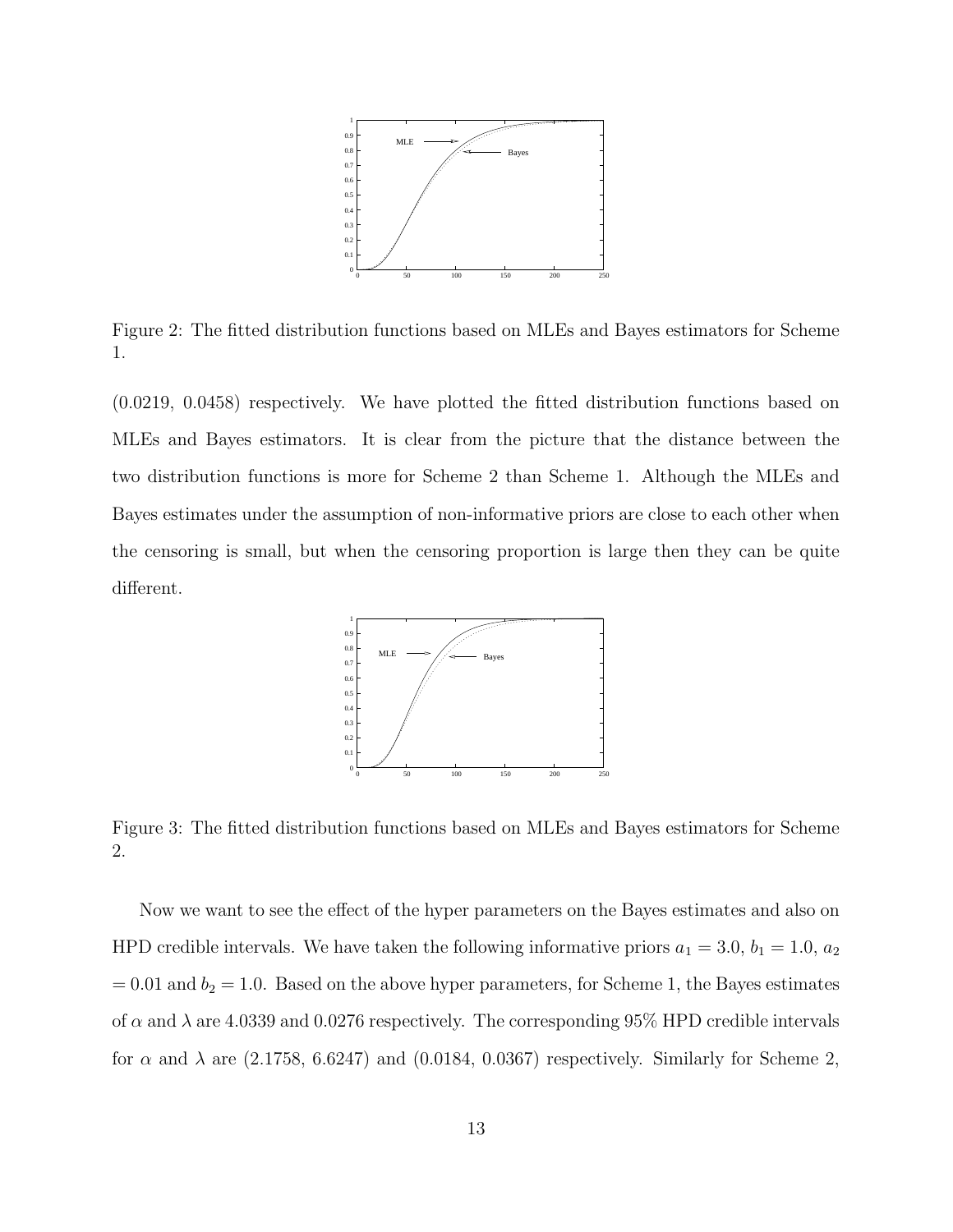the Bayes estimates of  $\alpha$  and  $\lambda$  are 4.7286 and 0.0313 and the corresponding 95% HPD credible intervals are (2.4441, 8.2670) and (0.0207, 0.0483) respectively. Therefore, it is clear that the Bayes estimates are quite robust, they do not depend on the hyper parameters very much. Although it may be observed that the length of the HPD credible intervals based on informative priors are slightly smaller than the corresponding length of the HPD credible intervals based on non-informative priors, as expected. Therefore, the prior information should be used if they are available.

Finally we should mention that our method can be used for other censoring plans also, for example type-I, type-II, Type-II hybrid (see for example Childs et al. [4] or progressive censoring plans. More work is needed in these directions.

#### Acknowledgements

The authors would like to thank the associate editor and two referees for their valuable comments.

#### References

- [1] Banerjee, A. and Kundu, D. (2008), "Inference based on Type-II hybrid censored data from Weibull distribution", IEEE Transactions on Reliability, in press.
- [2] Chen, S. and Bhattacharya, G. K. (1998), "Exact confidence bounds for an exponential parameter under hybrid censoring", Communications in Statistics - Theory and Methods, vol 17, 1857 - 1870.
- [3] Chen, Ming-Hui and Shao, Qi-Man (1999), "Monte Carlo estimation of Bayesian credible and HPD intervals", Journal of Computational and Graphical Statistics, vol. 8, 69-92.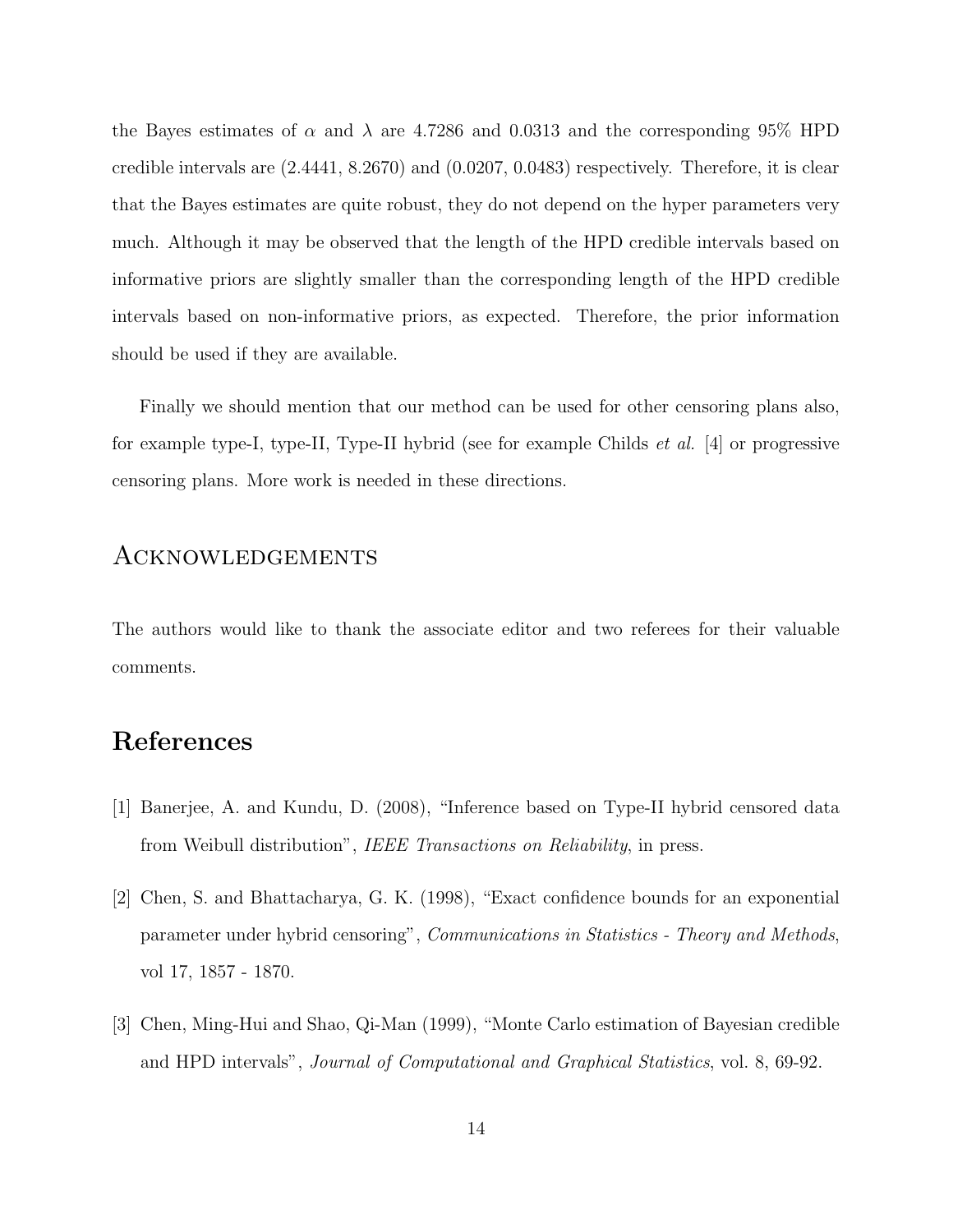- [4] Childs, A., Chandrasekhar, B., Balakrishnan, N., Kundu, D. (2003), "Exact likelihood inference based on type-I and type-II hybrid censored samples from the exponential distribution", Annals of the Institute of Statistical Mathematics, vol. 55, 319 - 330.
- [5] Draper, N. and Guttman, I. (1987), "Bayesian analysis of hybrid life tests with exponential failure times", Annals of the Institute of Statistical Mathematics, vol. 39, 219 - 225.
- [6] Ebrahimi, N. (1990), "Estimating the parameter of an exponential distribution from hybrid life test", *Journal of Statistical Planning and Inference*, 23, 255-261.
- [7] Ebrahimi, N. (1992), "Prediction intervals for future failures in exponential distribution under hybrid censoring", IEEE Transactions on Reliability, vol. 41, 127 - 132.
- [8] Epstein, B. (1954), "Truncated life tests in the exponential case", Annals of Mathematical Statistics, vol. 25, 555 - 564.
- [9] Fairbanks, K., Madison, R. and Dykstra (1982), "A confidence interval for an exponential parameter from a hybrid life test", Journal of the American Statistical Association, vol. 77, 137-140.
- [10] Gupta, R. D. and Kundu, D. (1998), "Hybrid censoring schemes with exponential failure distribution", *Communications in Statistics - Theory and Methods*, vol. 27, 3065 - 3083.
- [11] Gupta, R.D. and Kundu, D. (1999), "Generalized exponential distributions", Australian and New Zealand Journal of Statistics, vol. 41, 173-188.
- [12] Gupta, R. D. and Kundu, D. (2001) "Exponentiated Exponential Family; An Alternative to Gamma and Weibull", Biometrical Journal, vol. 33, 117-130, 2001.